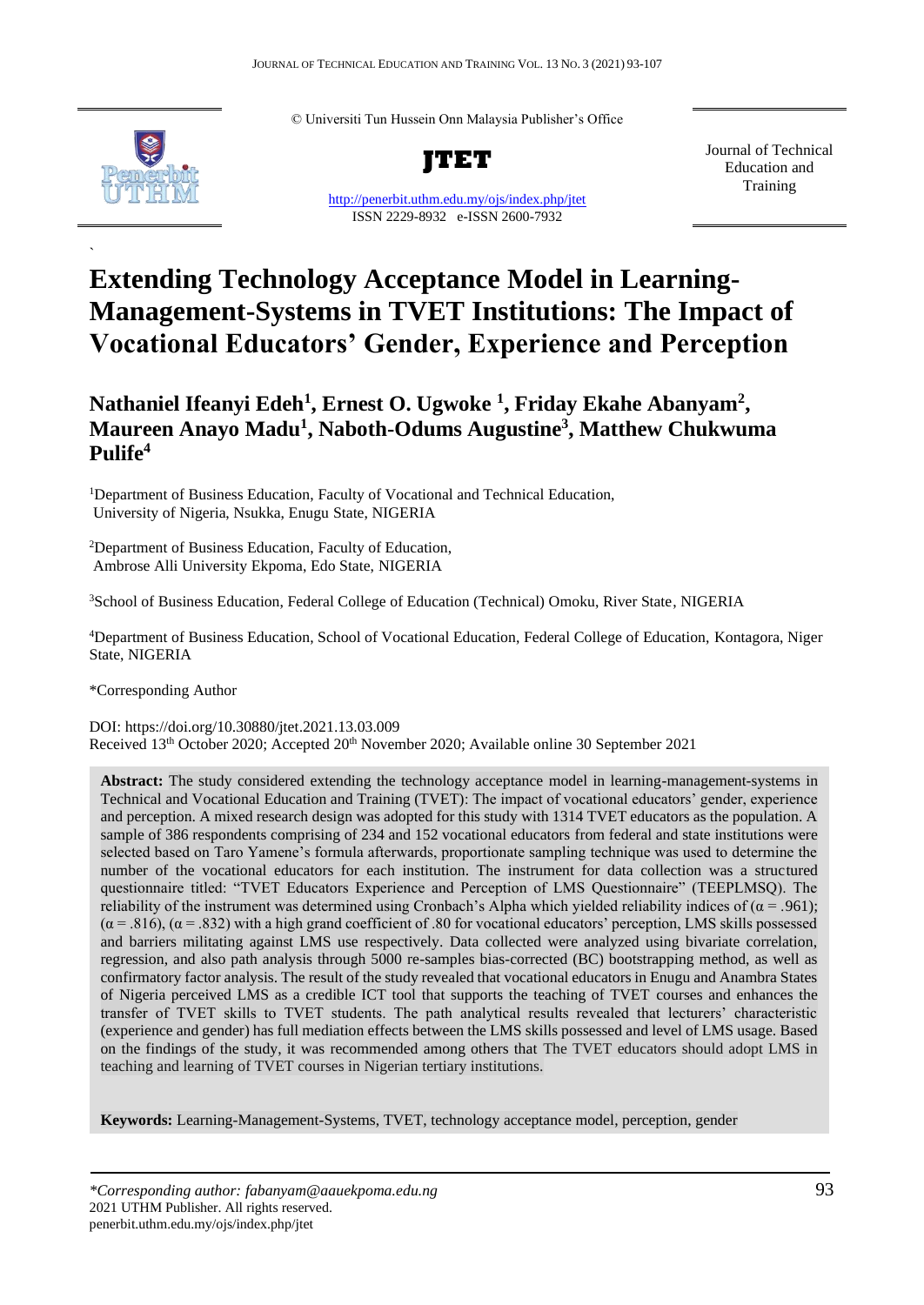#### **1. Introduction**

The rapid change in technology and increased complexity of the 21st-century world of work has placed a demand on the educational institutions and educators to drive for the best theoretical and pedagogical approach to prepare students for work (Moate & Cox, 2015). In line with this, the Nigerian Government has demonstrated her commitments to ensure that Information and Communications Technology (ICT) receives the right attention so that students can be prepared with the skills required to meet-up with the demands of today's competitive world of work. The Federal Ministry of Education (2007) noted that the government shall continue to provide infrastructure and ICT facilities to promote the effective acquisition of ICT skills in tertiary institutions. This effort is in line with the objective of the New Partnership for Africa's Development (NEPAD) which is to help nations achieve sustainable development by standardizing their educational systems and the quality of the students learning.

Several scholars agree that in an attempt to improve the standard of tertiary education and to encourage ICT skills acquisition, the Nigeria government has enactment different ICT Acts covering different educational levels (FGN, 2013). Some of the ICT Acts include Wireless Telegraphy Act of 1961, the National Broadcasting Commission Act of 1992, the National Information Technology Development Agency Act of 2001and the Nigerian Communications Act of 2003 among others (Obutte, 2014). This shows that the integration of ICT into instructional delivery in Nigeria educational system is a timely and welcomed development. One of the aspects of the ICT that can promote knowledge and skill acquisition is the learning management systems (LMS) (Belias, & Koustelios, 2013).

According to Nair and Patil (2012), a learning management system is a virtual learning environment that is developed for the effective administration of online courses, dissemination and sharing of course contents and which promotes teacher-student interaction as well as student-student collaboration. Although LMS has been used for training, for corporate organizational information management, for instructional delivery in education and for data-base management, yet its usability and benefits has not yet been established in Vocational and Technical Education and Training (TVET) (Drent & Meelissen, 2008). Therefore, this study determined the perception of the vocational educators about the LMS, how their teaching experience influences their usage of the LMS and whether gender affects the acceptability and usage of LMS for instructional delivery of TVET courses.

## **1.1 Learning Management System**

One of the tools which support inclusive teaching and promotes skill acquisition is the LMS. Turnbull, Chugh, and Luck [\(2019\)](https://www.tandfonline.com/doi/full/10.1080/1743727X.2020.1737002) defined a learning management system as an internet-based software application that supports the administration, documentation, tracking, and reporting of training programs, classroom and online events, e-learning programs, and training content. It is a blend of software tools and Web-based technologies that enhance planning, delivery, and tracking of the training process, which supports a specific learning outcome (Sabharwal, Hossain, Chugh & Wells (2018). Cavus, Mohammed, Yakubu (2021) found that many educational institutions use LMS to run online courses, while some employ it as a blended learning technology for the sustainable educational system. The LMS has features that make it an indispensable tool for the effective learning process. Some of the features include forums, wikis, glossary, threaded discussions, hyperlinks, video conferencing, chat, database, quiz/assignment, announcement, grades, feedback, emailing among others [\(Kant,](https://www.emerald.com/insight/search?q=Nikhil%20Kant) [Prasad](https://www.emerald.com/insight/search?q=K.D.%20Prasad) & [Anjali, 2](https://www.emerald.com/insight/search?q=Kumari%20Anjali)021). All these features make LMS encompassing and accommodative for all kinds of instructional delivery. Again, the LMS gives students the opportunity to watch lecture supplemental videos, attempt assignments, quiz and carry out group projects online. It also supports synchronous and asynchronous interaction between lecturers and students, improves students' learning skills and promotes their academic performance (Correa-Baena et al., 2018; Esa et al., 2017; Yoloye, 2015).

Although great learning has been experienced using LMS in different disciplines, its impact has not been felt in the teaching and learning of TVET courses (Ugwoke, Edeh, & Ezemma, 2019). This may be attributed to the fact that most vocational educators feel reluctant in using this interactive instructional facility (Ugwoke, Edeh, & Ezemma, 2019; Ololube, 2011, Chang, Hajiyev, & Su, 2017). It has also been argued that the failure of the vocational educators in using LMS for instructional delivery is because of the educators' poor ICT skills, insufficient ICT orientation, insufficient training on how to use the LMS and perceived ICT phobia (Cavus, Mohammed, Yakubu, 2021). These generally have affected ICT integration and its usage in the teaching and learning of TVET courses in most federal and state tertiary institutions in Nigeria.

Eventhow LMS has been found to be an effective tool for instructional delivery, literature has shown that gender can influence its acceptability and usability in instructional delivery. For instance, Olaitan (2014) in a study found that there are gender differences between male and female TVET educators in relation to ICT acceptance and usability. Similarly, Ugwoke, Edeh and Ezemma, (2018); Al-Gahtani, Hubona, and Wang (2007) postulated that gender has the propensity of showing substantial moderation effect on the relationship between perceived usefulness of an ICT tool and users' attitude, and again between subjective norms and intention to use ICT tools provided by an institution. However, the authors observed that the moderating effect on ICT tool usage is experienced more with male workers than with their female counterparts.

Similarly, Baki, Birgoren, and Aktepe (2018) revealed that the moderating effects such as worker's attitudes toward ICT tools and their intention to use the technology provided in the work environment were not statistically significant.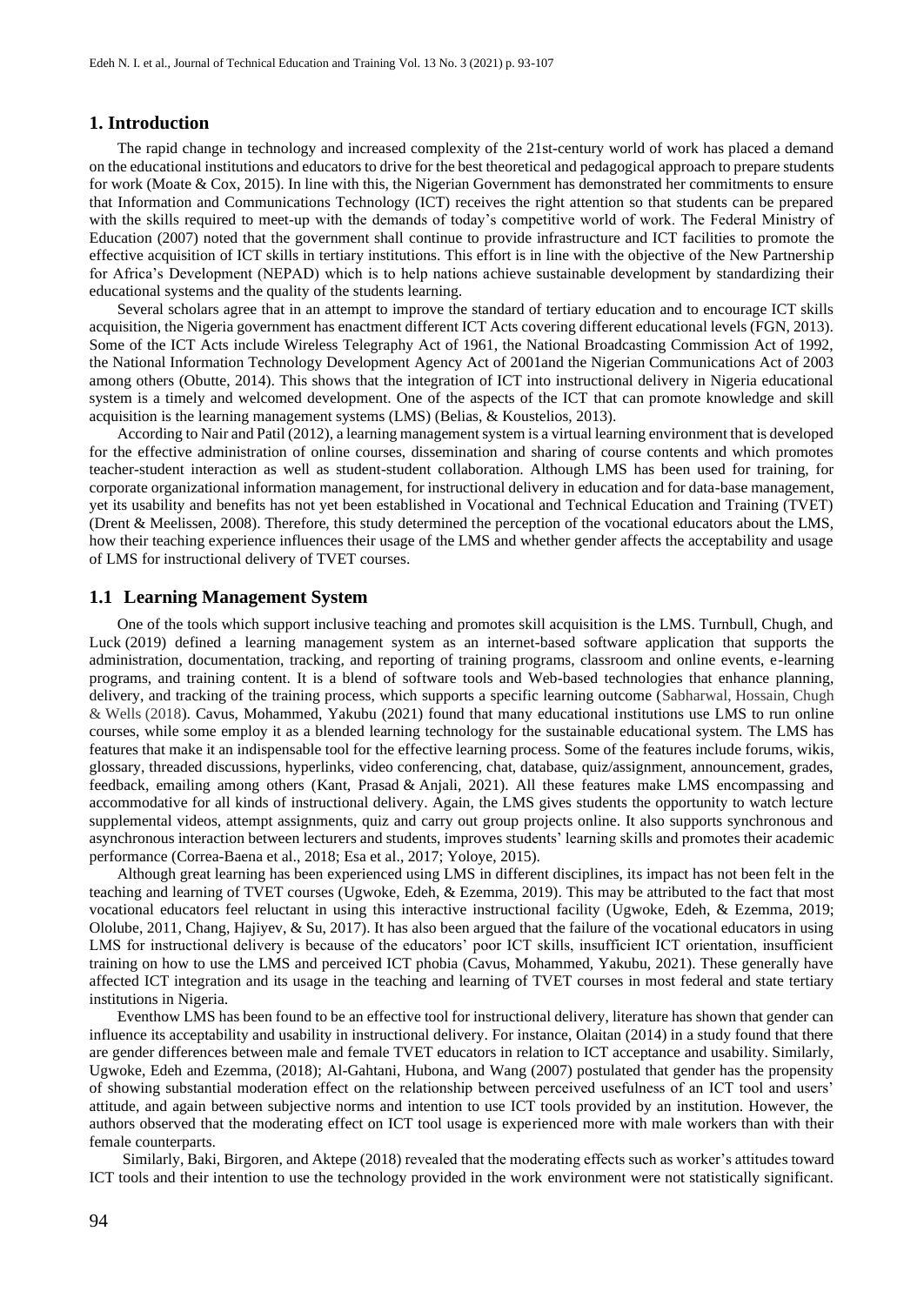Some empirical researches also revealed that perceived usefulness of ICT tools is more obvious on male than the female workers (Turnbull, Chugh, & Luck [2019;](https://www.tandfonline.com/doi/full/10.1080/1743727X.2020.1737002) Dias, Hadjileontiadou, Diniz, & Hadjileontiadis, 2017). Cavus, Mohammed, Yakubu (2021) attributed the gender variation in relation to attitude toward ICT tools usage and intention to the social roles of the males and females in some cultures. Although gender has been revealed to have a positive or negative effect on ICT tool usage by teaching staff, research showed that lecturers' teaching experience can also influence their acceptance of ICT tool for instructional delivery (Ologunde, Asaolu & Elumilade, 2015). Ologunde, et al. (2015) argued that the younger lecturers may accept to use ICT than the older ones, and lecturers who have undergone ICT trainings during their first or second degree may easily use ICT tools better than their counterparts who never had any ICT training.

Again, Ologunde, et al. (2015) maintained that those who use ICT often in instructional delivery are prone to accept such tools than those who seldom use them. The essence of diagnosing the effects of gender and working experience is to envisage how these factors affect the effective integration of ICT tools (LMS) into the teaching and learning process of TVET courses and to envisage strategies TVET institutions and educators can adopt to encourage the LMS acceptability and usage in instructional delivery.

## **1.2 Technology Acceptance Model**

The technology acceptance model was first propounded by Davis in the year 1985. According to Davis, the success of the ICT system is influenced by the user acceptance of the system (see figure 1 below). The user's acceptance of the system is measured by three major factors: perceived usefulness perceived ease of use and attitudes towards usage of the system (Baki, Birgoren, & Aktepe, 2018; Bordbar, 2010; Buabeng-Andoh, 2012).



**Fig. 1 - Technology Acceptance Model (adopted from Davis, 1989)**

However, Davis and Venkatesh in 1996 modified the model and removed attitude variable because they found through empirical studies that attitude plays a minor role in ICT system usage behaviour. This gave rise to the Unified Theory of Acceptance and Use of Technology (UTAUT) (see Figure 2). First, the UTAUT model has four major determinants of intention and usage. They are performance expectancy, effort expectancy, social influence and facilitating conditions. Secondly, it has also four moderators of key relationships, thus: gender, age, experience and voluntariness. Davis and Venkatesh (1996) maintained that the core determinants are the major factors, which affect directly the user's behavioural intention to adopt new technologies, while the moderators are factors that control the effect of the key factors.



**Fig. 2 - UTAUT Model Source: Davis & Venkatesh (1996)**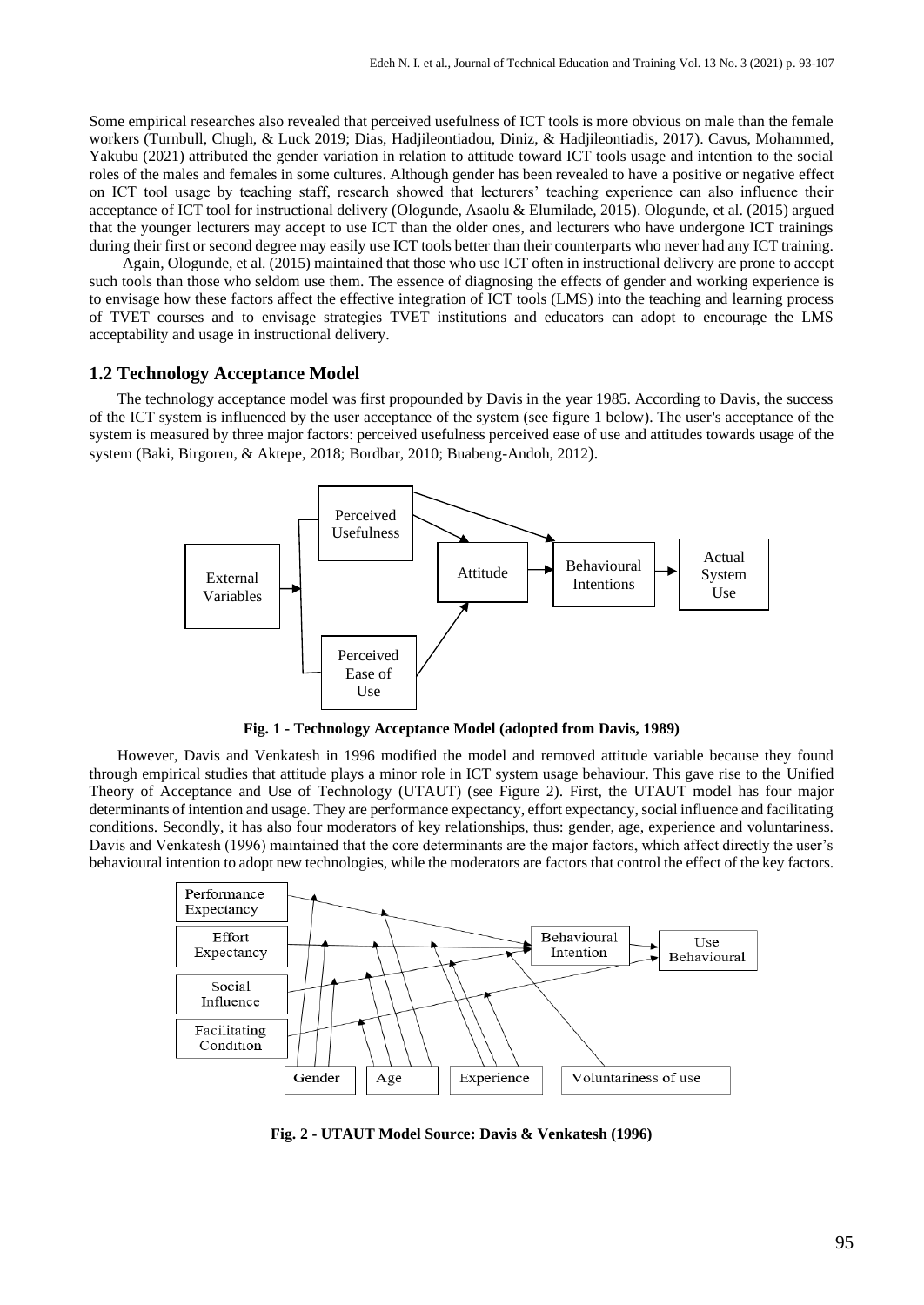## **1.3 Statement of the Problem**

Despite the increase in globalization and continuous demand for modern skills for employment in the 21<sup>st</sup>-century world of work, the teaching of TVET courses is still majorly through the conventional method. The Nigerian government has been conscious of the need for the tertiary institutions to integrate ICT into the teaching and learning process to improve the students' knowledge and skills have enacted several laws supporting the implementation of ICT-driven pedagogy. The government had also provided several ICT facilities to tertiary institutions and had played her commitments to continue to support the implementation of ICT curriculum across disciplines. Despite the efforts of the government, literature still revealed that little efforts have been made by TVET institutions and educators to integrate ICT tools like LMS into the instructional delivery of TVET courses. The LMS has been considered a veritable ICT tool that can promote students' learning skills, help the educators to distribute course materials to the students, give assignments and get feedback as well as help improve the students' academic performance (Cavus, Mohammed & Yakubu, 2021). Authors agree that several corporate organizations use LMS for the training of their staff, and many tertiary institutions adopt it for online teaching, yet its application in the teaching of TVET courses has been lagging. Authors argue that factors such as educators lack of ICT skills, poor motivation by institutional administrators and management, ICT phobia, paucity of internet connectivity, educators' teaching experience, gender and gross lack of interest are contending challenges facing the effective implementation of LMS in instructional delivery of TVET courses (Khan, Hasan & Clement, 2012). Hence, this study determined the effect of the Technology Acceptance Model in Learning-Management-Systems in TVET Institutions: The Impact of Vocational Educators' Gender, Experience and Perception on the usage of the LMS. This study has added to the literature on TAM and the UTAUT Model by extending its coverage to the lecturers' perception, and also syncing institutional culture and information use into the study model (see figure 3). To the best of the knowledge of the researchers, this is the first study that addresses the impacts of TAM on LMS on TVET educators using the above parameters and variables. Therefore, in line with the literature reviewed, the following hypotheses were formulated to guide the study.

## **1.4 Hypothesis**

In line with the above literature, the following hypotheses were formulated:

- **Ho1:** There is a significant difference in the mean responses of vocational Educators in federal and state tertiary institutions, on the LMS skills possessed by them for effective use of LMS in instructional delivery of TVET courses.
- **Ho2:** There is a significant difference in the mean responses of vocational Educators in federal and state tertiary institutions on their perception of LMS usage in instructional delivery of TVET courses.
- **Ho3:** Lecturers' experience is a significant positive predictor of level of LMS skills possessed for instructional delivery of TVET courses.
- **Ho4:** Lecturer's gender is a significant positive predictor of level of LMS usage for instructional delivery of TVET courses.
- **Ho5:** Perceived ease of use is a significant positive predictor of the level of LMS usage for instructional delivery of TVET courses.
- **Ho6:** Perceived usefulness is a significant positive predictor of institutional the culture required for instructional delivery of TVET courses.
- **Ho7:** Information use is a significant positive predictor of the level of LMS usage for instructional delivery of TVET courses.
- **Ho8:** Perceived usefulness is a significant positive predictor of institutional culture required for instructional delivery of TVET courses.
- **Ho9:** Institutional culture is a significant positive predictor of LMS level of usage for instructional delivery of TVET courses.
- **Ho10:** Institutional culture is a significant positive predictor of the level of LMS skills for instructional delivery of TVET courses.

## **2. Methodology**

#### **2.1 The Research Model**

The study adopted Mixed Research Design. The research model presented in Figure 1 was developed in line with the hypotheses of this study. The study adopted Venkatesh, Morris, Davis, and Davis (2003) four-item expectancy scale on LMS perceived ease of use and four-item performance expectancy scale for the perceived usefulness of LMS. IBM Special Package for Social Sciences (SPSS) version 22.0 was used to analyze the exploratory factor analysis (EFA) for all the data using Maximum Likelihood estimation with oblique rotation. The study also used Kaiser–Meyer–Olkin (K+MO) to measure sampling adequacy and MSA = .714 was realized for vocational educators' perception of LMS; .773 for the LMS skills possessed by the vocational educators; and .719 for the barriers militating against the vocational educators' usage of the LMS for effective instructional delivery of TVET courses.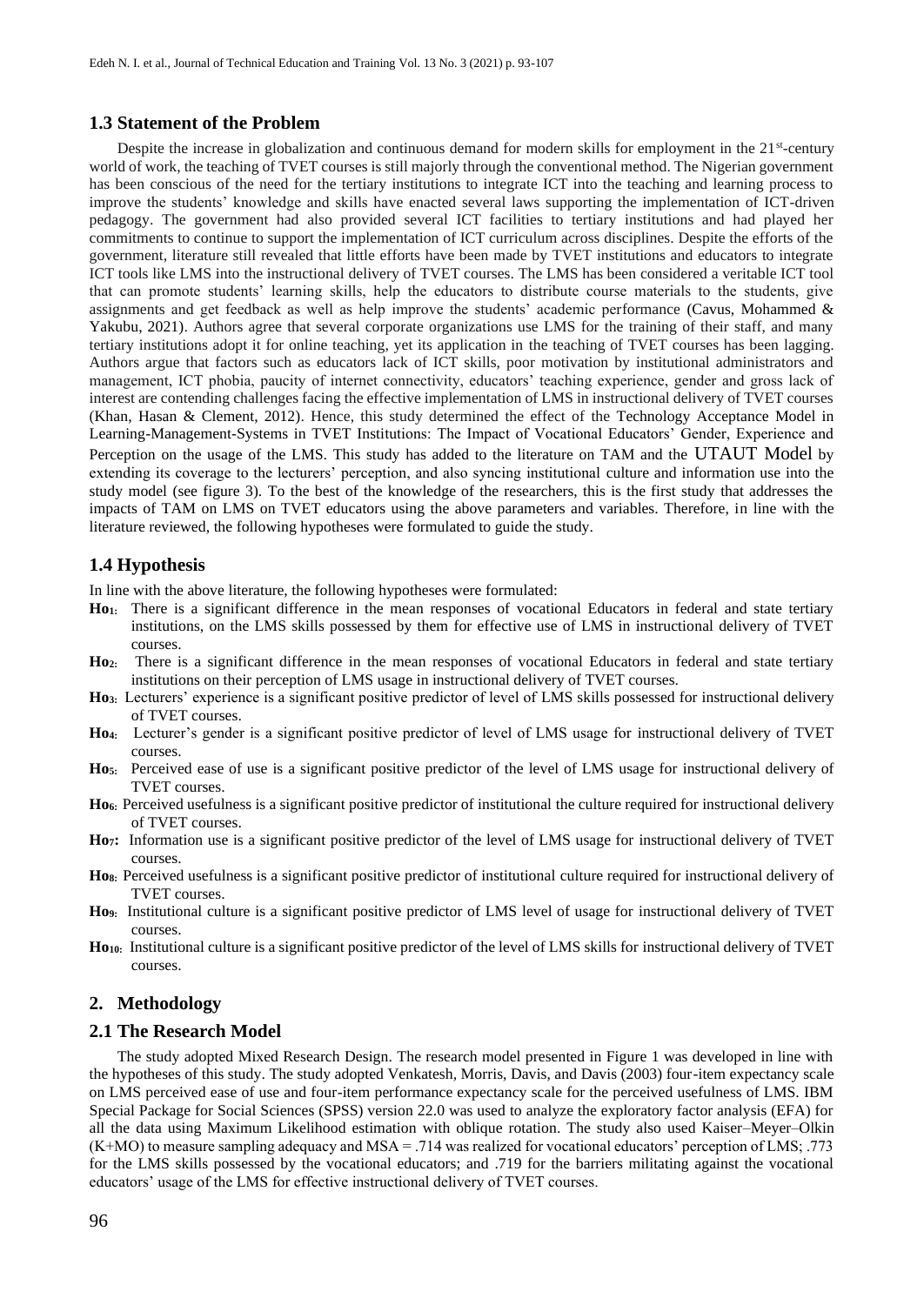

**Fig. 3 - Conceptual Model: seven (7) items Model for effect of lecturers' characteristics**

The model described the relationship between the constructs tested in hypotheses 3 to 10. They include determining if there is any linear relationship between the lecturers' characteristics (gender and experience) and the educators' level of use of LMS, perception and level of skills possessed by the educators for effective use of LMS in instructional delivery of TVET courses. Also, the relationship between the information use and the educators' level of usage of LMS. Relationship between their perceived usefulness of LMS and institutional culture, institutional culture and LMS level of usage. Finally, the relationship between institutional culture and LMS level of skills possessed by the educators.

## **2.2 Population**

The population for the study is 1314 TVET educators consisting of 783 educators from six federal institutions (University of Nigeria, Nsukka; Nnamdi Azikiwe University, Awka, Anambra State; Federal College of Education Eha-Amufu; Enugu State; Federal College of Education (Technical), Umunze, Anambra State; and Nwafor Orizu Federal College of Education (Technical), Nsugbe, Anambra State) and 531 from three state-owned institutions (Enugu State University of Technology, Enugu State; Enugu State College Education Technical; and Odimegwu Ojukwu University Igboariam, Anambra State) (Data from Office of the Registrar of various institutions, 2018). The choice of these institutions is because they offer TVET programmes and they all have institutional-based learning management systems, computer laboratory, internet connectivity and other ICT facilities that facilitate virtual learning.

## **2.3 Sample and Sampling Technique**

The sample size of the study was 386 respondents comprising of 234 Vocational Educators in Federal Institutions (VEFI) and 152 Vocational Educators in State Institutions (VESI) from federal and state tertiary institutions respectively purposefully selected based on individual's abilities to meet the enrolment criteria designed for the study. Yamene's formula in Uzoagulu (2011) was used to determine the sample size of the respondents while a proportionate sampling technique was used to determine the number of vocational educators for each of the institutions studied. The formular is presented below:

Taro Yamene's Formula

|   | $1+N(e)2$ | where:                |
|---|-----------|-----------------------|
| n |           | the sample size       |
| N |           | infinite number       |
| e |           | level of significance |
|   | =         | unity                 |
|   |           |                       |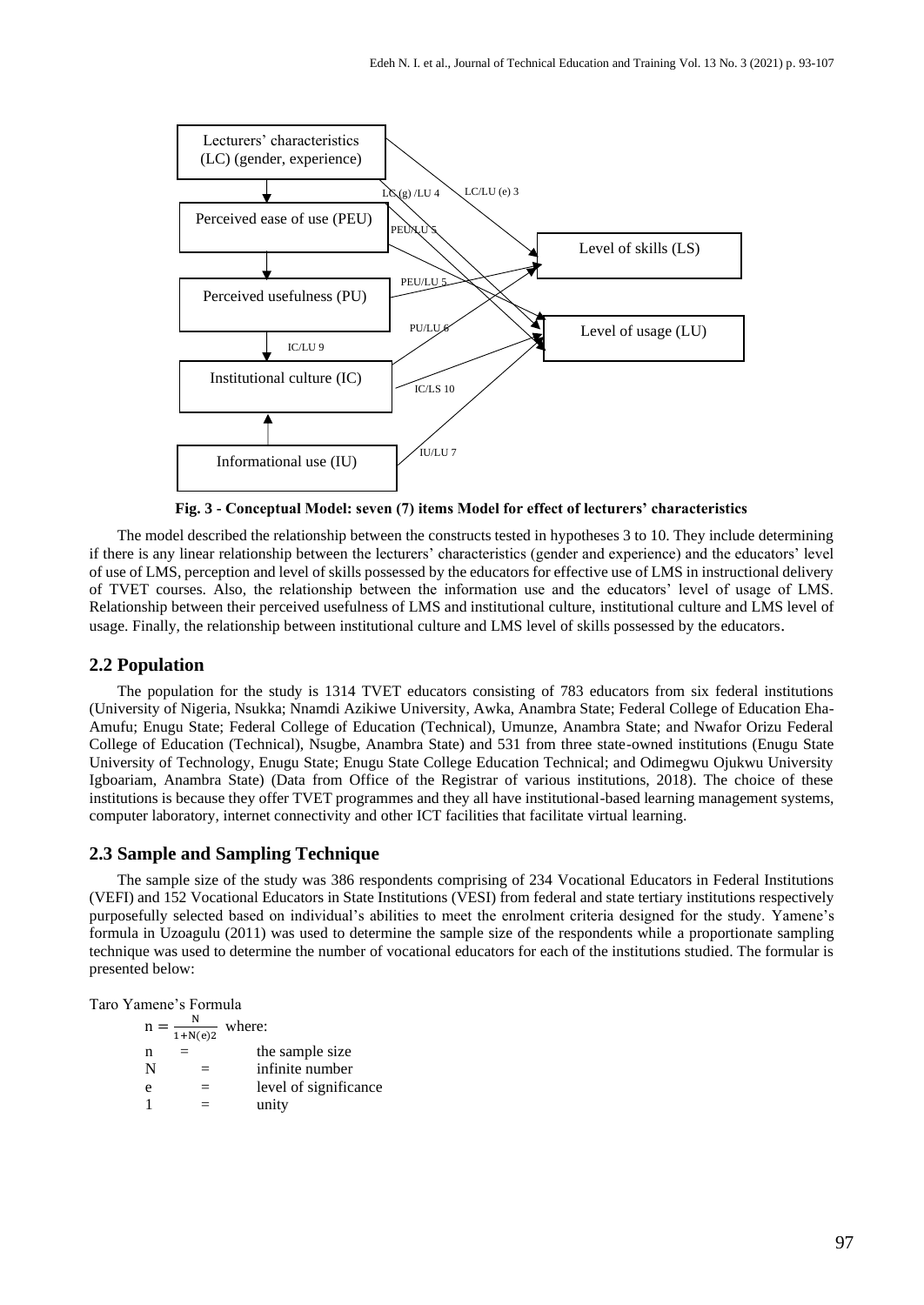|                              |                  | <b>VEFI</b> Group | <b>VESI Group</b>  |       |      |
|------------------------------|------------------|-------------------|--------------------|-------|------|
| <i>Characteristic</i>        | <b>Dimension</b> | n(%)              | $n\left(\%\right)$ | $X^2$ | Sig. |
| N                            | Sample           | N 234 (61%)       | $N=152(39%)$       |       |      |
| Gender                       | Male             | 139 (36%)         | 88 (23%)           | .458  | .498 |
|                              | Female           | 95 (25%)          | 64 (16%)           |       |      |
| <b>Teaching Experience</b>   | $0 - 10$         | 93 (24%)          | 62(16%)            | 4.782 | .092 |
|                              | $11 - 20$        | 88 (23%)          | 55 (14%)           |       |      |
|                              | 21 and above     | 53 (14%)          | 35 (9%)            |       |      |
| Age                          | $M \pm SD$       | $39.56 \pm 9.65$  | $38.88 \pm 6.78$   | 5.586 | .061 |
|                              | Range            | $25 - 65$         | $25 - 65$          |       |      |
| Availability of LMS Platform | Yes              | 234 (61%)         | 152 (39%)          |       |      |
| in tertiary institutions     |                  |                   |                    |       |      |
|                              | N <sub>0</sub>   | 0                 | 0                  |       |      |

|  | Table 1 - Demographic characteristics of vocational educators showing baseline equivalence |  |  |  |
|--|--------------------------------------------------------------------------------------------|--|--|--|
|  |                                                                                            |  |  |  |

**Key:** *N = Sample size, M = Mean, SD = Standard deviation, VEFI = Vocational Educators in Federal Institutions, VESI = Vocational Educators in State Institutions, x2 = Chi-square.*

The VEFI consists of 139 (36%) males and 95 (25%) females with different years of teaching experience ranging from 0-10 (93, 24%), 11-20 (88, 23%), and 21 and above (53, 14%), and age range of 25-65 years. On the other hand, the VESI comprises of 88 (23%) males and 64 (16%) females with teaching experiences ranging from 0-10 (62, 16%), 11-20 (55, 14%), and 21 and above (35, 9%) with age range of 25-65. Both groups indicated that their institutions have learning management systems available for instructional delivery. In addition, Table 1 also revealed that there were no significant difference in the participants (VEFI and VESI) demographic characteristics with regard to gender, teaching experience and age. This is evidenced from the values obtained from the Chi-square  $(X^2)$  and probability values (Sig) across the groups (see Table 1)*.*

#### **2.4 Participants Selection Procedures**

The participants were selected using the eligibility criteria benchmark which includes: availability and willingness to participate in the study; fully employed as a teaching staff; attended LMS training and must have taught TVET course(s) for a least one semester. Other information elicited from the participants includes gender, specific number of years of teaching experience on LMS.

#### **2.5 Instrument**

The instrument for data collection was a structured questionnaire titled: "TVET Educators Experience and Perception of LMS Questionnaire" (TEEPLMSQ). The instrument with five sections (A-E) was developed by the researchers from literature (Wood et al. 2008). Section A was used to elicit demographic information of the respondents and also to indicate LMS availability in their various institutions. For the LMS availability, 2 options Available  $(A) = 1$  and Not Available  $(NA) = 0$  were used. Section B consists of a 16-item statement that elicited information on the vocational educators' perception of LMS as an effective tool for teaching and learning of TVET courses. For this Section, 2 response options were also used, namely: Agree (A) 1 and Disagree (0). Section C contained 13-item statements that sought the opinion of respondents on their LMS skills possessed. This section has 4-response options as follows: Highly Possessed (HP) = 4, Possessed (P) = 3, Seldomly Possessed (SP) = 2, Not Possessed (NP) = 1. Section D consisted of 12 item statements that sought respondents' opinions on the barriers militating against the use of LMS for effective teaching and learning of TVET courses in tertiary institutions. The Section used 4-response options, thus: Strongly Agree (SA) = 4, Agree (A) = 3, Disagree (D) = 2, and Strongly Disagree (SD). Finally, Section E with 14-item statements elicited respondents' views on the impact of vocational educators' characteristics like gender and teaching experience on educators' perception of barriers to LMS usage in TVET courses. Hence, the following Cronbach alpha index were obtained: Vocational educators' perception of LMS ( $\alpha$  = .961, n = 386); LMS skills possessed ( $\alpha$  = .816, n = 386), barriers militating against LMS use ( $\alpha$  = .832, n = 386). And finally, vocational educators' characteristics (gender and teaching experience) and their perception of the LMS barriers  $(.764, n = 386)$ . The Cronbach Alpha yielded a high grand coefficient of 0.79.

#### **2.6 Data Analysis**

Data collected were analyzed using IBM SPSS 22.0 version, PROCESS for SPSS, LISREL 9.30 and AMOS 22.0. We used mean, standard deviation to answer the research questions, Cronbach's alpha was used to check the scale's internal consistency (Abanyam & Onimawo; 2020) and to determine the degree to which the variables that make up the scale hang together and if they measured the same underlying construct which they were meant to measure (Pallant, 2005). Again, correlation and regression analysis were used as statistical tools to explore the interrelationship among tested variables. We also used Structural Equation Model (SEM) by employing path analysis and also applied the 5000 re-sample Bias-Corrected (BC) bootstrapping method and Confirmatory Factor Analysis (CFA). We used the SPSS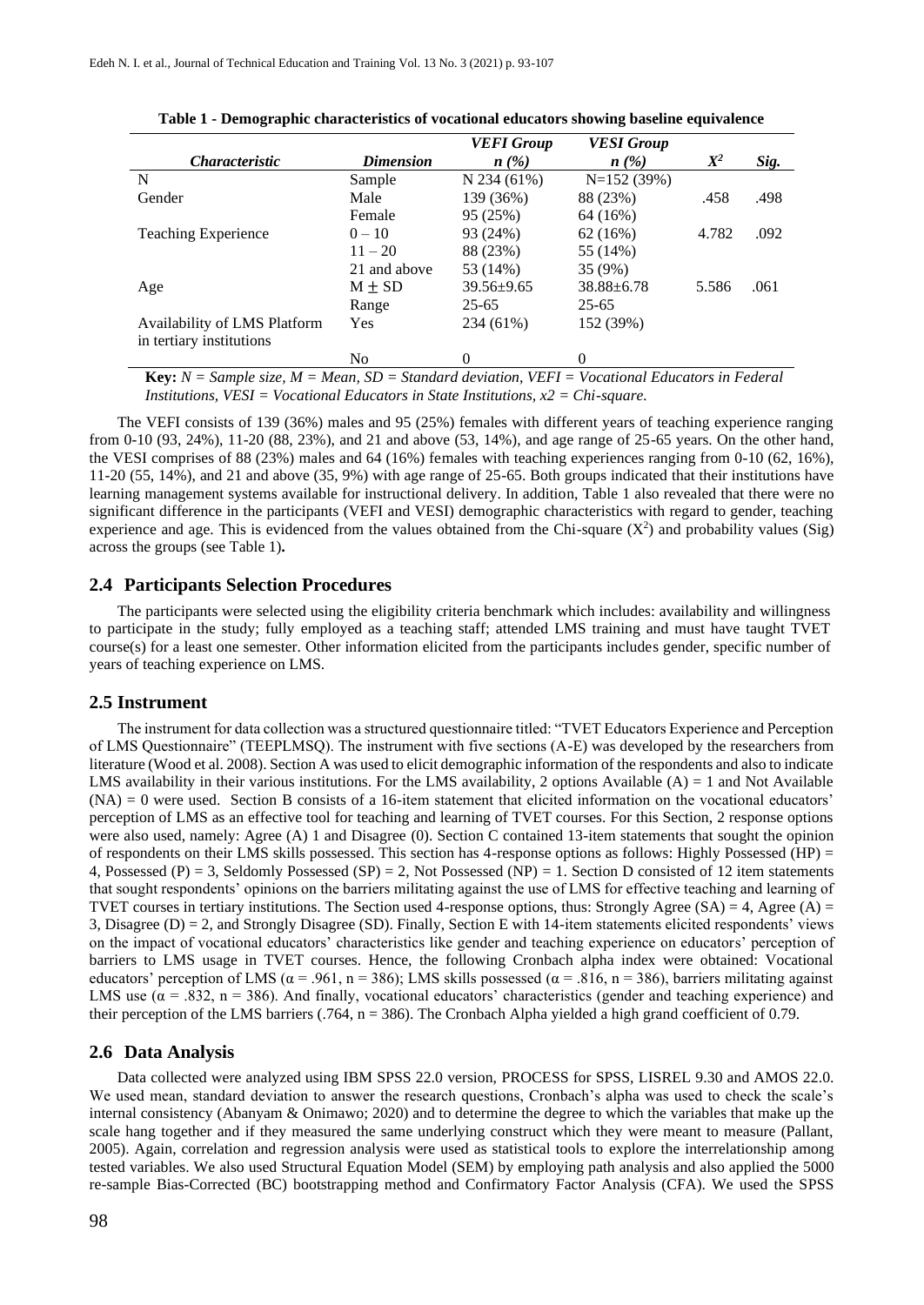software to analyze for the mean, standard deviation, Cronbach's Alpha, correlation and regression. AMOS 22.0 was employed to ascertain the path analysis. To complement for insufficient data that may impair the generalization of research findings, we employed 5000 re-samples BC bootstrapping method (Preacher & Hayes, 2008). We employed a PROCESS for SPSS to substantiate the multiple mediation analysis that supported estimating specific indirect effects. This is congruent with Hayes (2013) who postulated that limitation that occurs from the use of AMOS can be eliminated by using PROCESS for SPSS. Finally, LISREL was employed for Confirmatory Factor Analysis (CFA).

## **3. Results and Analysis**

The result of the study is presented in line with the hypotheses formulated. First, Table 1 presented the demographic characteristics of the 386 participants made up of the 234 Vocational Educators in Federal Institutions (VEFI) and 152 Vocational Educators in State Institutions (VESI). Again, Table 1 also showed the gender of the participants according to groups 139 (36%) males and 95 (25%) females for the VEFI group and 88 (23%) males and 64 (16%) females for VESI. The mean age of the VEFI and the VESI groups were 39.56±9.65 and 38.88±6.78 years respectively. Finally, Table 1 showed Chi-Square values -  $X^2 = .458, 4.782,$  and 5.586 and P-values = .498, .092 and .061 for gender, teaching experience and age respectively. Indicating that there was no significant difference in the participants' demographic characteristics stated above.

## **Table 2 - ANOVA results of skills possessed by vocational educators for effective use of LMS for teaching and learning of TVET Courses**

|         |                | <b>Sum of Squares</b> | Df  | <b>Mean Square</b> |      | Sig. |
|---------|----------------|-----------------------|-----|--------------------|------|------|
| Cluster | Between Groups | .067                  |     | .034               | .166 | .860 |
| mean    | Within Groups  | 9.895                 | 384 | .026               |      |      |
|         | <b>Total</b>   | 9.962                 | 386 |                    |      |      |

Table 2 showed the ANOVA results of skills possessed by the Vocational educators for effective use of LMS in teaching and learning of TVET courses in tertiary institutions in Enugu and Anambra States. We determined whether there is a significant difference in the mean responses of vocational educators in Universities, Polytechnics, and Colleges of Education on the skills possessed by the educators for effective use of LMS in teaching and learning of TVET courses in tertiary institutions. The one-way ANOVA presented in Table 2 revealed sum of square values of .067 and 9.895 for between groups and within groups respectively with a total of 9.962 and mean square of .34 and .026 for between and within groups respectively. However, F-ratio of the cluster showed no significant difference at 0.05 level of significance:  $F(2, 384) = .166$ ; p $>0.05$ . The F-ratio of .166 with a p-value of .860 calculated at 0.05 level of significance. Therefore, the hypothesis was not rejected.

## **Table 3- ANOVA results on the barriers militating against effective usage of LMS in teaching and learning of TVET courses in tertiary institutions**

|                 |                | <b>Sum of Squares</b> | Df  | <b>Mean Square</b> |      | Sig. |
|-----------------|----------------|-----------------------|-----|--------------------|------|------|
| Cluster<br>mean | Between Groups | .053                  |     | .0265              | 2.12 | 0.36 |
|                 | Within Groups  | 8.542                 | 384 | .0222              |      |      |
|                 | Total          | 9.072                 | 386 |                    |      |      |

Table 3 showed the ANOVA results on the barriers militating against effective usage of LMS in teaching and learning of TVET courses in tertiary institutions in Enugu and Anambra States. We determined whether there is a significant difference in the mean responses of vocational educators in tertiary institutions on the barriers for effective use of LMS. The result showed the sum of square values of .053 and 8.542 for between groups and within groups respectively with a total of 9.072 and mean square of .0263 and .0222 for between and within groups respectively. However, F-ratio of the cluster showed no significant difference at 0.05 level of significance: F(2, 384) = 2.12; p>0.05. The F-ratio of 2.12 with a p-value of 0.36 was calculated at a 0.05 level of significance. Therefore, the hypothesis was not rejected.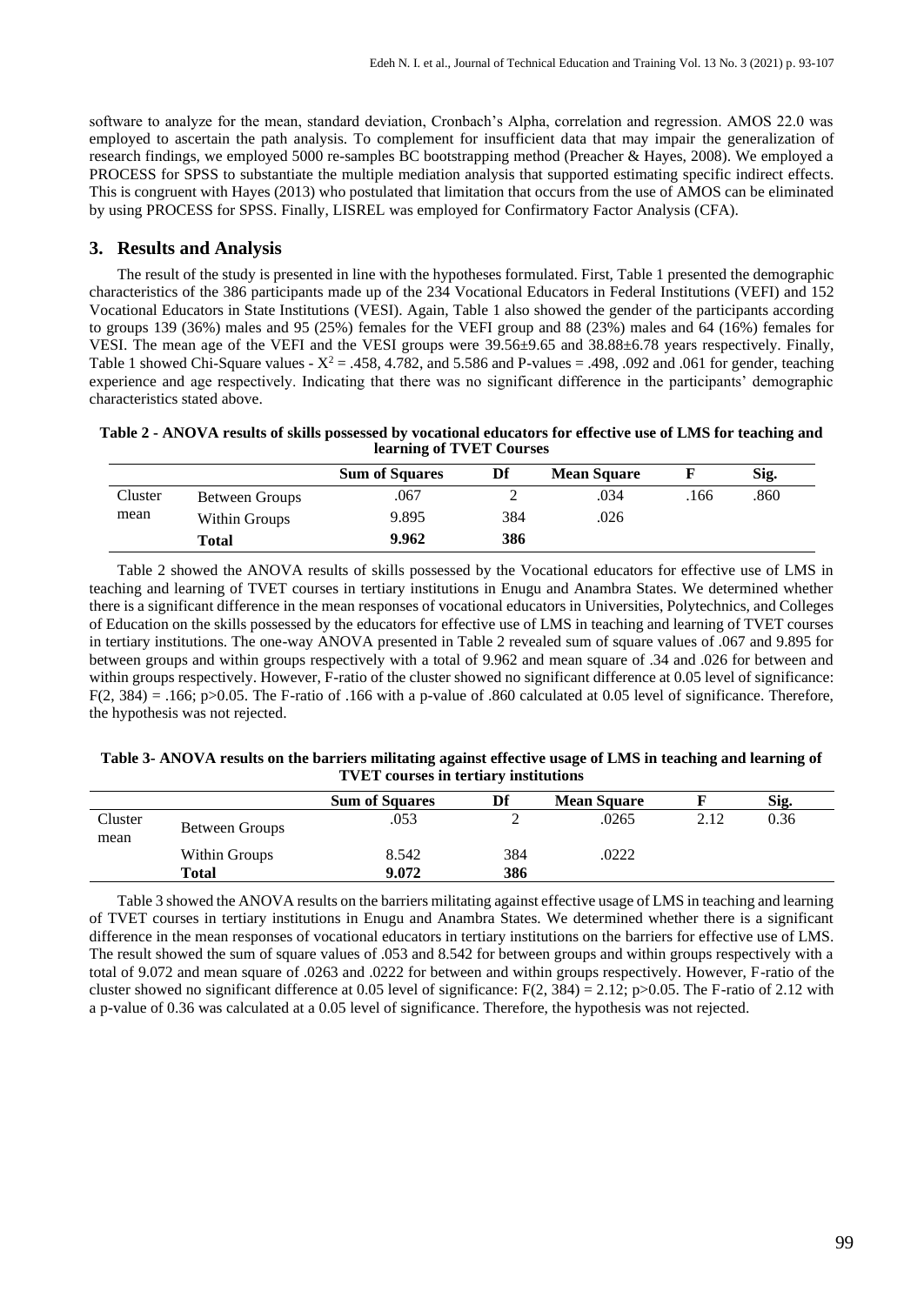#### **Hypothesis 3 to 10**

|              |                                              |             |           | $\sim$ |          |                |          |                   |                |              |   |
|--------------|----------------------------------------------|-------------|-----------|--------|----------|----------------|----------|-------------------|----------------|--------------|---|
|              | <b>Variables</b>                             | <b>Mean</b> | <b>SD</b> | A      | 1        | $\overline{2}$ | 3        | 4                 | 5              | 6            | 7 |
| $\mathbf{L}$ | Lecturers'<br>Characteristic<br>(experience) | 3.76        | .154      | .952   |          |                |          |                   |                |              |   |
|              | 2 Perceived Ease of Use                      | 3.88        | .133      | .874   | $.453**$ | -1             |          |                   |                |              |   |
|              | 3 Perceived Usefulness                       | 3.65        | .177      | .910   | $.584**$ | $.483**$       |          |                   |                |              |   |
| 4            | Level of Skills                              | 3.72        | .163      | .847   | $.264**$ | $.310**$       | $.351**$ | $\overline{1}$    |                |              |   |
| 5.           | Information Use                              | 3.56        | .185      | .963   | $.627**$ | $.518**$       | $.541**$ | $.518*$<br>*      | $\overline{1}$ |              |   |
|              | 6 Level of Usage                             | 3.69        | .189      | .806   | $.456**$ | .398**         | $.577**$ | $.468*$<br>$\ast$ | $.536**$       | $\mathbf{1}$ |   |
| 7            | Institutional<br>culture/social<br>influence | 3.80        | .142      | .895   | $.548**$ | .478**         | $.642**$ | $.537*$<br>$\ast$ | $.614**$       | .588**       |   |
|              | * $p < .05$ , ** $p < .01$ .                 |             |           |        |          |                |          |                   |                |              |   |

**Table 4 - Mean and standard deviation ratings, cronbach's alpha (α) and correlations of all the variables**

Table 4 presented the results of Cronbach's alpha values for the variables studied. The values are as follows: .952, .874, .910, .847, .963, .806, .895 for lecturers' characteristics (experience), perceived ease of use, perceived usefulness, level of skills possessed, information use, level of usage, and institutional culture/social influence respectively which indicates a high measure of internal consistency (Pallant, 2005). Again, the table showed a correlation matrix between all the variables. The values suggested an adequate validity of measurements across the measured constructs.

## **3.1 Unmediated Pathways of the Tested Construct**

We used simple linear regression analysis to determine the unmediated pathways between the variables of the study. This is always to enable us to substantiate the need to conduct mediation analysis and to perform path analysis in order to test the mediated pathways observed in the study. Hence, we used 5000 re-samples BC bootstrapping approach (Preacher & Hayes, 2008). Table 5 presented the linear regression analysis result for the unmediated pathways.

| Table 5 - Linear Regression Analysis of the lecturers' characteristics, level of use, perception and level of skills |
|----------------------------------------------------------------------------------------------------------------------|
| possessed for effective use of LMS in teaching and learning of TVET courses in tertiary institutions in Enugu        |
| and Anambra States                                                                                                   |

| <b>Variables</b>           | $\mathbf{R}^2$ | t-value | B     | <b>Remarks</b> |
|----------------------------|----------------|---------|-------|----------------|
| LC(e)<br>$\rightarrow$ LS  | 0.254          | 2.672   | 0.472 | Accept         |
| $LC(g) \longrightarrow LU$ | 0.287          | 0.732   | 0.541 | Accept         |
| $\rightarrow$ LU<br>PEU    | 0.130          | 0.016   | 0.023 | Reject         |
| PU<br>$\rightarrow$ LU     | 0.278          | 3.281   | 0.565 | Accept         |
| IU<br>$\rightarrow$ LU     | 0.283          | 4.453   | 0.658 | Accept         |
| PU<br>$\rightarrow$ IC     | 0.226          | 1.574   | 0.358 | Accept         |
| IC<br>$\rightarrow$ LU     | 0,242          | 2.683   | 0.478 | Accept         |
| IC<br>$\rightarrow$ LS     | 0.109          | 0.007   | 0.013 | Reject         |

**Note:**  $LC(e)$  = lecturers 'characteristics (experience),  $LC(g)$  = lecturers 'characteristics (gender) PEU = perceived ease of use,  $PU =$  perceived usefulness,  $LS =$  level of skills possessed,  $LP = LMS$  perception,  $LU =$  level of usage, and  $IU =$ information use,  $IC =$  Institutional culture, R2: adjusted R-square; df = degrees of freedom regression coefficient. \*\*\* p  $< .001$ 

Table 5 presents the result of simple linear regression analysis for testing hypotheses 3 to 10. The result showed that lecturers' characteristics (experience) positively predicts level of LMS skill possessed β= 0.472, F(384) = 2.672, p < .001. The adjusted  $R^2 = 0.254$  implies that 25.4% of the variance in the level of LMS skill possessed by the lecturers is explained by the lecturers' experience in the use of LMS. This shows a large effect. Furthermore, the result revealed that lecturers' characteristics (gender) positively predicted level of usage,  $\beta$ = 0.541, F(384) = 0.732, p < .001. The adjusted R<sup>2</sup> = 0.287 implies that 15.7% of the variance found in the level of usage is explained by lecturers' characteristics (gender). In addition, our result showed that perceived ease of use does not predict level of usage,  $\beta = 0.023$ ,  $F(384) = 0.016$ ,  $p < .001$ .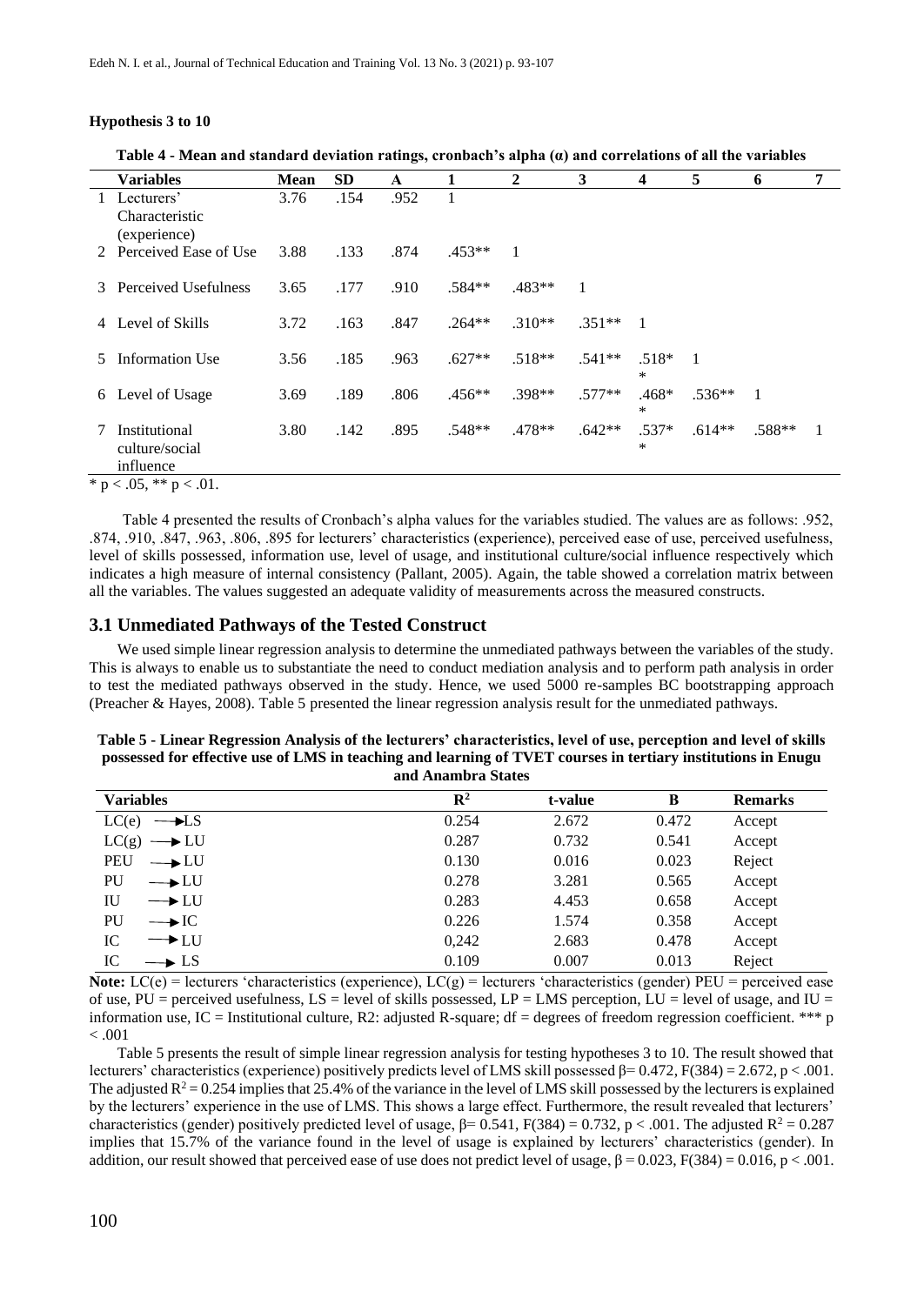The adjusted  $R^2 = 0.130$  shows that 13.0% of the variance in the level of usage is explained by perceived ease of use indicating low effect.

Again, our finding showed that perceived usefulness positively predicted level of use,  $\beta = 0.565$ , F(384) = 3.281, p  $< .001$ . The adjusted R<sup>2</sup> = 0.278 depicts that 27.8% of the variance in the level of use is explained by perceived usefulness. The values above indicate that there is a large effect. More so, we found that information use positively predicted level of use,  $β = 0.658$ , F(384) = 4.453, p < .001. The adjusted  $R^2 = 0.283$  showed that 28.3% variance in the level of use is explained by information use. We found that perceived usefulness positively predicted institutional culture,  $\beta = 0.358$ ,  $F(384) = 1.574$ . p < .001. The adjusted  $R^2 = 0.226$  indicates that 22.6% of the variance in institutional culture is explained by perceived usefulness. There is a large effect on the above data. We also looked at institutional culture and level of usage and found a positive prediction,  $\beta = 0.478$ ,  $F(384) = 2.683$ ,  $p < .001$ . In the same vein, the adjusted  $R^2 = 0.242$ revealed that 24.2% of the variance in the level of usage is explained by institutional culture. The data also showed a large effect. Finally, our result on institutional culture and level of LMS skills possessed showed negative prediction, β  $= 0.013$ , F(384) = 0.007, p < .001. The adjusted R<sup>2</sup> = 0.109 implied that 10.9% variance in the level of LMS skills possessed is explained by institutional culture. This effect is low.

Since our predictions were statistically significant (see Table 5), it was therefore expedient that we carry out mediation analysis by conducting path analysis using 5000 re-sample BC bootstrapping method (Preacher & Hayes, 2008) (see Table 6). The result presented in Table 5 showed a significant difference which implied that the seven paths multiple mediation analysis is credible for this study.

#### **3.2 Mediated Pathways of the Tested Construct**

From our result, we noted statistically significant mediated indirect pathways of the study model. Therefore, we carried out analysis by employing BC bootstrapping method using a larger re-sample approach to eliminate any possible limitations that could have risen as a result of using a small sample. The analysis authenticated the result of the regression analysis on mediated and unmediated pathways (see Table 6).

|                                                                     |             | <b>Direct Effect</b> |      |           | <b>Indirect Effect</b> |      |               |
|---------------------------------------------------------------------|-------------|----------------------|------|-----------|------------------------|------|---------------|
|                                                                     |             | 95% CI               |      | 95% CI    |                        |      |               |
| <b>Hypothesis</b>                                                   | Est.        | $\bf LL$             | UL   | Est.      | LL                     | UL   | <b>Remark</b> |
| $LC(e) \rightarrow LS \rightarrow LU \rightarrow IC \rightarrow IU$ | $.069$ (ns) | $-.089$              | .363 | $.345***$ | .328                   | .432 | Full          |
|                                                                     |             |                      |      |           |                        |      | Mediation     |
| $PU \rightarrow LS \rightarrow LU \rightarrow IC$                   | .057(ns)    | $-.065$              | .501 | $.081***$ | .027                   | .157 | Full          |
|                                                                     |             |                      |      |           |                        |      | Mediation     |
| $PEU \rightarrow LS \rightarrow LU \rightarrow IU$                  | $.219*$     | .036                 | .323 | $.076**$  | .034                   | .187 | Partial       |
|                                                                     |             |                      |      |           |                        |      | Mediation     |
| $IC \rightarrow LS \rightarrow LU \rightarrow PU$                   | .061(ns)    | $-.053$              | 243  | $.078***$ | .037                   | .319 | Full          |
|                                                                     |             |                      |      |           |                        |      | Mediation     |
| $LC(e) \rightarrow LS \rightarrow LU$                               | .048(ns)    | $-.064$              | .756 | $.046**$  | .022                   | .546 | Full          |
|                                                                     |             |                      |      |           |                        |      | Mediation     |
| $LS \rightarrow LU \rightarrow IU$                                  | $.562**$    | .043                 | .481 | $.037**$  | .075                   | .602 | Partial       |
|                                                                     |             |                      |      |           |                        |      | Mediation     |
| $LC(g) \rightarrow LS \rightarrow LU$                               | $.345**$    | .546                 | .549 | $.044**$  | .041                   | .548 | Partial       |
|                                                                     |             |                      |      |           |                        |      | Mediation     |

**Table 6 - Summary of BC bootstrapping mediation on LMS skills possessed and level of usage**

**Note:**  $LC(e)$  = lecturers 'characteristics (experience),  $LC(g)$  = lecturers 'characteristics (gender) PEU = perceived ease of use,  $PU =$  perceived usefulness,  $LS =$  level of skills,  $LP = LMS$  perception,  $LU =$  level of usage, and  $IU =$ information use, IC = Institutional culture, Est = estimate; CI = confidence interval; LL= lower limit; UL= upper limit; ns: non-significant

\* p < .05, \*\* p < .01, \*\*\* p < .001.

The result of the multiple mediation model for the path analysis conducted on the BC bootstrapping revealed standardized direct and indirect effects (see Table 6). The 95% confidence interval (CI) of the direct and indirect effects were determined using 2000 bootstrapping resamples. The result showed that the direct effect was statistically nonsignificant (CI =  $-.089$  to .363, p > .05) with regard to the mediating effects of level of LMS skills possessed (LS) and level of LMS usage (LU) on the relationship among lecturers' characteristic (experience), institutional culture and information use. On the other hand, the indirect effect was statistically significant (CI = .328 to .432,  $p < .001$ ). From the outcome of the direct and indirect effects, we inferred that the lecturers' characteristics (experience), institutional culture and information usefully mediated the level of LMS skills possessed and level of usage. Again, the result showed fully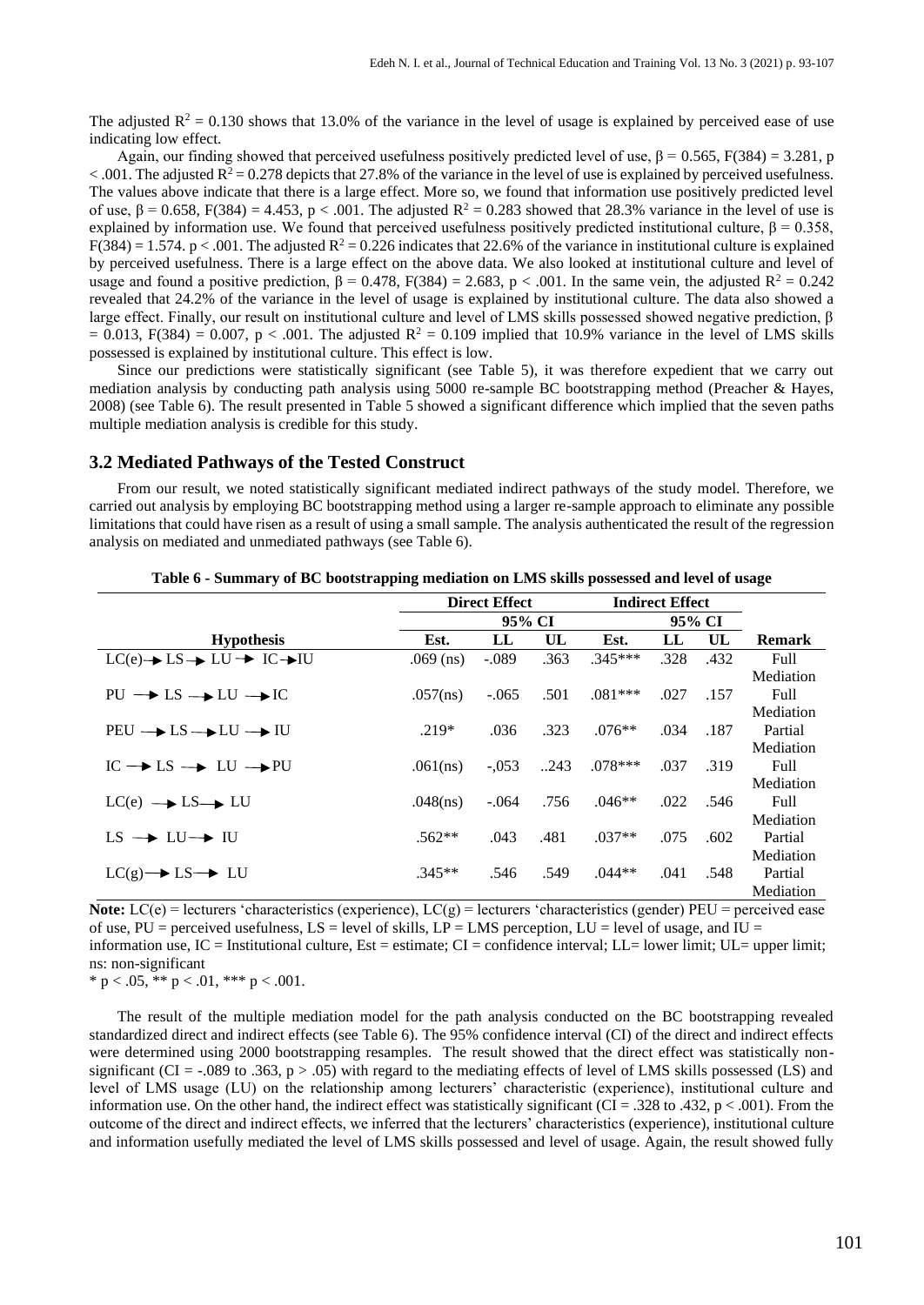mediation on the effects of level of LMS skills possessed (LS) and level of LMS usage (LU) on the relationship between perceived usefulness (PU) and institutional culture. The direct effect showed statistically non-significant (CI = -.065 to .501, p > .05), while the indirect effect revealed statistically significant (CI = .027 to .157, p > .05). Also, 2000 bootstrapping resamples showed a fully mediating effect on the level of LMS skills possessed (LS) and level of LMS usage (LU) in relation to institutional culture and perceived usefulness. The direct effect result was statistically insignificant (CI = -.053 to .243, p > .05), while the indirect effect was statistically significant (CI = .037 to .319, p > .05). In the same vein, the analysis showed fully mediation effects of level of LMS skills possessed (LS) and level of LMS usage (LU) on the relationship with lecturers' characteristics (experience). The direct effect result was statistically insignificant (CI = -.064 to .756, p > .05), while the indirect effect showed statistically significant (CI = .022 to .546, p > .05). From the above result, we inferred that the lecturers' characteristics (experience) fully mediated the level of LMS skills possessed and level of usage.

Conversely, we found that the mediating effect of level of LMS skills possessed and level of usage was statistically significant for perceived ease of use and informational use. The direct effect results are  $(Cl = .036$  to .323, p  $> .05$ ), while the indirect effect results are  $(CI = .034$  to  $.187, p > .05)$ . From this result, we, therefore, inferred that perceived ease of use and informational use have partial mediation on the level of LMS skills possessed and level LMS usage for instructional delivery (see Table 7).

| Table 7 - Total & direct effects of institutional culture on information use; and lecturers' characteristics (gender |  |
|----------------------------------------------------------------------------------------------------------------------|--|
| & experience) on information use                                                                                     |  |

|                     |                |                 |      |       | 95% CI  |              |  |
|---------------------|----------------|-----------------|------|-------|---------|--------------|--|
|                     | <b>Effects</b> | <b>Estimate</b> | SЕ   |       | Lower   | <b>Upper</b> |  |
| Institutional       | Total          | .450***         | .058 | 5.981 | .362    | .659         |  |
| culture             | Direct         | .054(ns)        | .082 | 0.879 | $-.064$ | .253         |  |
| Lecturers'          | Total          | .538***         | .046 | 4.684 | .397    | .583         |  |
| Characteristics (g) | Direct         | .049(ns)        | .077 | 0.788 | .043    | .185         |  |
| $\&$ e)             |                |                 |      |       |         |              |  |

**Key:**  $SE =$  standard error;  $CI =$  confidence interval; ns = not significant.

 $***p < .001.$ 

|                                                                 |                 | <b>Bootstrapping</b> |                                            |              |      |         |              |  |
|-----------------------------------------------------------------|-----------------|----------------------|--------------------------------------------|--------------|------|---------|--------------|--|
|                                                                 |                 |                      | <b>Bias-Corrected</b><br><b>Percentile</b> |              |      |         |              |  |
|                                                                 |                 |                      |                                            | 95% CI       |      |         | 95% CI       |  |
| <b>Specific Indirect Effects</b>                                | <b>Estimate</b> | SЕ                   | Lower                                      | <b>Upper</b> | SЕ   | Lower   | <b>Upper</b> |  |
| Ind 1: LS $\rightarrow$ PEU $\rightarrow$ LU                    | .098            | .035                 | .021                                       | .172         | .044 | .026    | .172         |  |
| Ind 2: LS $\rightarrow$ LC(e) $\rightarrow$ IC $\rightarrow$ LU | .043            | .031                 | .018                                       | .163         | .022 | .013    | .106         |  |
| Ind 3: LS $\rightarrow$ LC (g) $\rightarrow$ LU                 | .188            | .062                 | .113                                       | .362         | .049 | .098    | .279         |  |
| Ind 4: $LS \rightarrow PU \rightarrow LU$                       | .086            | .059                 | .024                                       | .284         | .065 | .028    | .332         |  |
| Total                                                           | .436            | .085                 | .236                                       | .481         | .073 | 226     | 536          |  |
| <b>Contrast</b>                                                 |                 |                      |                                            |              |      |         |              |  |
| $C1$ : Ind 1 minus Ind 2                                        | .055            | .044                 | $-.043$                                    | .161         | .057 | $-.047$ | .162         |  |
| $C1$ : Ind 1 minus Ind 3                                        | $-.092$         | .072                 | $-.235$                                    | .047         | .068 | $-.262$ | .049         |  |
| $C1$ : Ind 1 minus Ind 4                                        | .010            | .065                 | $-.266$                                    | $-.062$      | .049 | $-.264$ | .132         |  |
| $C1:$ Ind 2 minus Ind 3                                         | $-.145$         | .057                 | $-.172$                                    | .043         | .075 | $-.102$ | .128         |  |
| $C1$ : Ind 2 minus Ind 4                                        | $-.043$         | .069                 | $-.089$                                    | .172         | .062 | $-.135$ | $-131$       |  |
| $C1$ : Ind 3 minus Ind 4                                        | .102            | .064                 | $-.236$                                    | $-.144$      | .055 | $-.126$ | .143         |  |

**Table 8 - Mediation and specific indirect effects on lms skills possessed and level of usage**

Note:  $LC(e)$  = lecturers 'characteristics (experience),  $LC(g)$  = lecturers 'characteristics (gender), PEU = perceived ease of use,  $PU =$  perceived usefulness,  $LS =$  level of skills,  $LU =$  level of usage, and  $IU =$  information use,  $IC =$ Institutional culture CI = confidence interval; LL= lower limit; UL= upper limit; ns: non-significant.

Table 8 showed the results of the indirect effects of perceived ease of use, institutional culture, informational use and perceived usefulness on LMS skills possessed and level of usage. The finding of the result revealed the following specific indirect effects: .098 through perceived ease of use, .043 through lecturers' experience (LC(e) and institutional culture (IC), and .188 through lecturers' gender (LC(g), and finally, .086 through perceived usefulness (PU). Considering the lecturers' experience and institutional culture as a set, we found that the two constructs mediate the effect of LMS skills possessed and level of usage (see Table 8 Bias-Corrected CI: .018 to .163; percentile CI: .013 to .106). In the same vein, close observation of the specific indirect effects as shown on the Table 8, it is clear that lecturers' experience and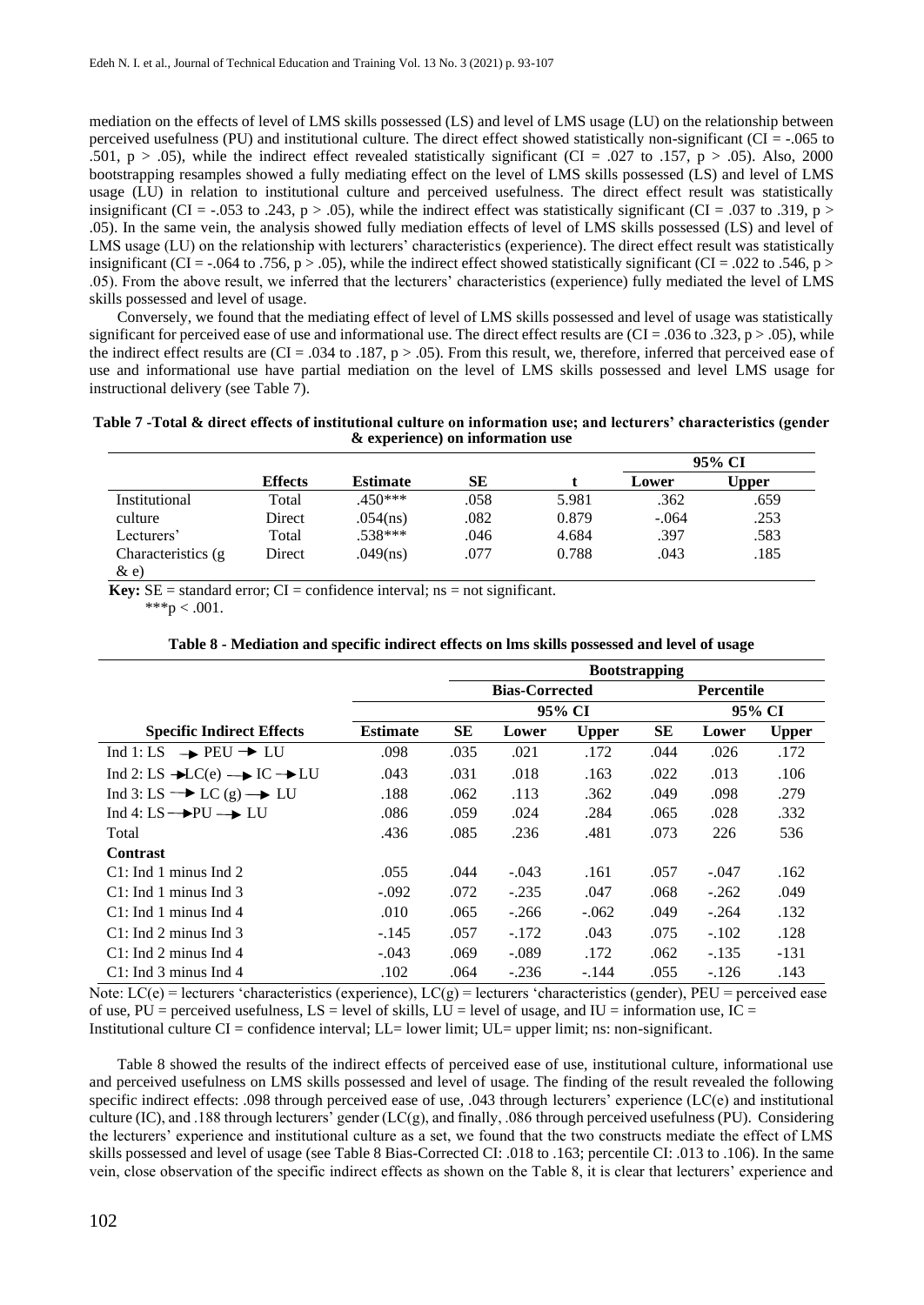institutional cultures are mediators of LMS skills possessed and level of usage. This is indicated by the fact that the result has no zero value on the 95% Confidence Interval of the bias-corrected side and also on the percentile. Similarly, the result also showed that perceived usefulness mediates the effect of LMS skills possessed and level of usage. This implies that perceived usefulness mediates LMS skills possessed and level of usage (see figure 4).



**Fig. 4 - Conceptual Model depicting the outcome of the variables studied based on direct and indirect mediation \* i = Indirect mediation, d = Direct mediation**

## **4. Discussion**

This study examining the relevance of the Technology Acceptance Model (TAM) model in influencing vocational educators and students' acceptance and usage of learning management systems (LMS) in the teaching and learning process. The findings of this study on TAM are consistent with previous studies (Lazim, Ismail & Tazilah, 2021; Taat & Francis, 2020). One of the major findings of this study is that TAM supports educators' intention to embrace technological tools like LMS as a new learning environment that supports educators' teaching practices and inspires students' interest in learning. This finding is congruent with Lazim, Ismail and Tazilah (2021) who noted that educators' acceptance and attitude towards using ICT tools is influenced by their perceived ease of use and perceived usefulness of such tools. Similarly, this relationship is in agreement with the TAM model and in line with the findings of Lazim, Ismail and Tazilah (2021) who hypothesized that perceived usefulness can influence learning online learning environments and users' interest and acceptance behaviour. The findings on TAM supports Kalayou, Endehabtu and Tilahun (2020) who observed that the online learning environment has recently become a necessary learning environment considering the continued treating nature of the conventional face-to-face learning environment that has been perverted by viral pandemics like the Covid-19 outbreak.

The findings on vocational educators' perceptions of LMS usage as an effective tool for teaching and learning of TVET courses in tertiary institutions in Enugu and Anambra States, the result revealed that vocational educators perceived LMS as an effective learning environment, which has the necessary capacities and features for effective teaching and learning of TVET skills in the tertiary institutions. This view is revealed in the opinions of 97% of respondents who stated that LMS is an effective learning environment that could enhance the teaching and learning of TVET skills. Also, 75% of the educators responded that LMS can support the teaching of TVET skills because it has hyperlink capacity that supports educators in directing students to other websites for online training. This finding supports Taat and Francis (2020) who observed that LMS improves lecturers' professional practices in instructional delivery and supports students' interest and attitude towards learning. Again, the majority of the respondents noted that using LMS helps their professional practices, and increases students learning interest and motivation respectively. About 80% of the respondents also stated that using LMS in teaching and learning increases their research skills. This is in line with the view of 92% of the respondents who pointed out that LMS is user-friendly and interactive; arouses students' interest in learning and improves their academic performance. The findings support Oguguo, Nannim, Agah, Ugwuanyi, Ene, and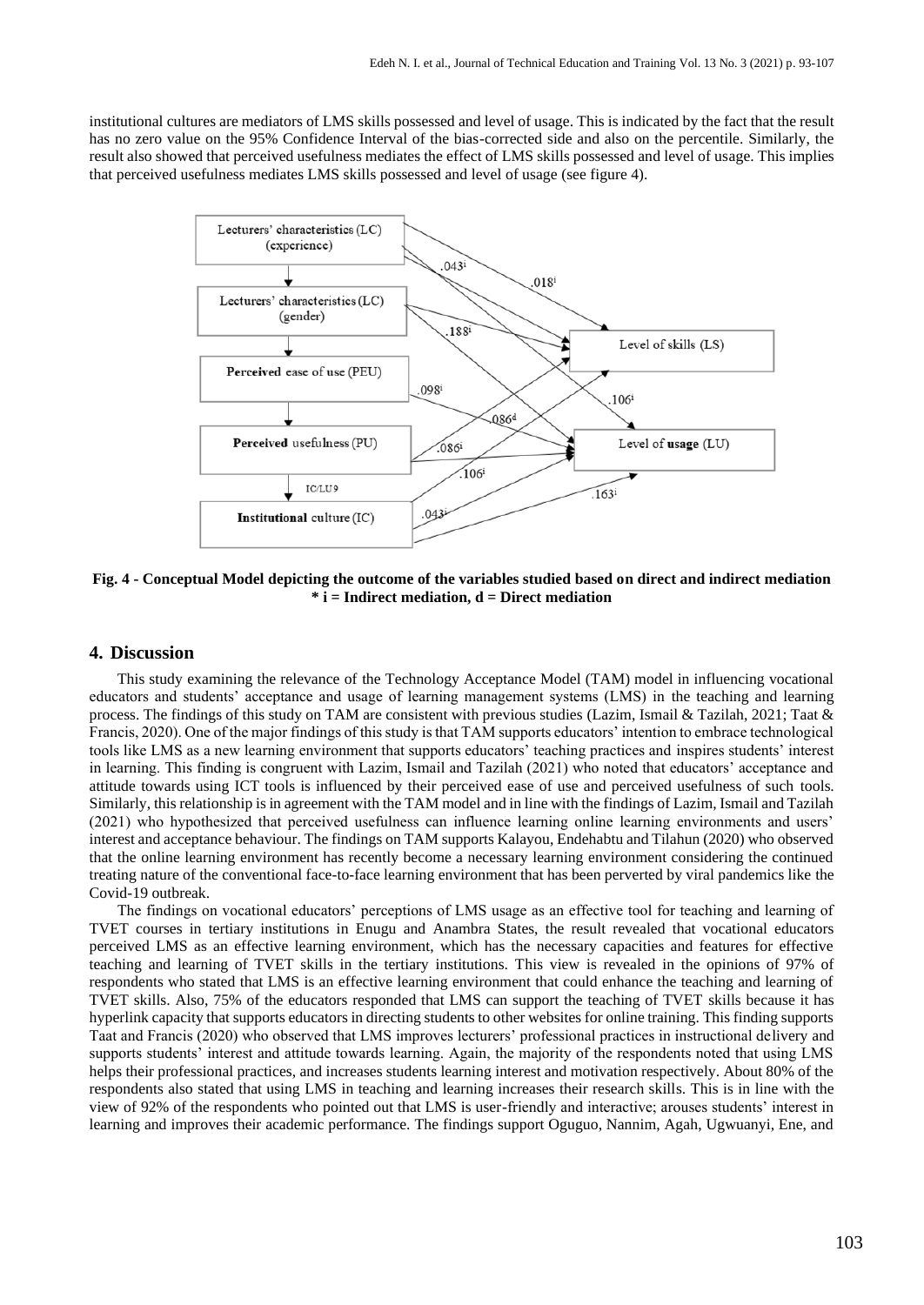Nzeadibe (2021) who observed that constant usage of LMS helps educators to develop ICT skills and it helps students to remember things taught and by extension helps them to improve in their academic performances.

Furthermore, the findings on the LMS skills possessed by the vocational educators showed that a greater number of the vocational educators do not possess sufficient ICT skills needed for effective usage of LMS in instructional delivery. This finding validates Jegede (2009) who observed that lecturers' poor ICT skills have a direct bearing with inadequate ICT training and poor orientations. This indicates that the vocational educators have a similar perception of the LMS skills required and possessed by them for effective use of LMS in teaching and learning of TVET courses. Furthermore, it was revealed that lack of basic ICT skills; technophobia; incessant and epileptic power supply; and paucity of training on the use of LMS in instructional delivery of TVET courses amongst others are LMS barriers. The findings on vocational educators' technophobia are in agreement with Ghavifekr and Rosdy (2015) who revealed that some teachers do not use ICT facilities for instructional delivery because they lack self-confidence especially before the students who have better ICT knowledge.

Again, our finding showed that there was no significant difference in the mean responses of the respondents in federal and state universities on LMS skills possessed by them. Therefore, hypothesis one was not rejected. Similarly, the result showed that there was no significant difference in the mean responses of educators in federal and state institutions on their perception of LMS usage in instructional delivery. Therefore, hypothesis 2 was not rejected. With respect to hypothesis 3, we found that lecturers' experience in the use of LMS for instructional delivery of TVET courses has a positive prediction on the level of LMS skills they possessed. This implies that the more an educator uses LMS in instructional delivery, the more he or she develops ICT skills and by default improves the level of usage of the LMS for instructional delivery of TVET courses. In the same vein, we found that gender has an effect on the level of LMS usage. Males are more committed to achieving goals and often resilient to work and at achieving set learning goals even when stressed up than their female counterparts. On the other hand, female educators are moved to use LMS systems with interactive features and they are also excited to use chat and forum features of the LMS more than the males. This finding is in agreement with Morris, Venkatesh, and Ackermann (2005) who found that both experience and gender have an effect on the level of LMS usage. Similarly, the findings on the educators' teaching experience are in agreement with the previous studies (Idoga, Toycan, Nadiri, & Çelebi, 2019; Wang, Xiao, Sun, Wu, 2016), but in contrast with Kalayou, Endehabtu and Tilahun (2020) who found in an institutional-based cross-sectional study that there was an insignificant association between IT experience and intention to use of ICT tools online learning environment.

Again, we found that perceived ease of use of LMS does not affect the users' level of usage of LMS. Therefore, we rejected hypothesis 5. Though previous researches showed that perceived ease of use and usefulness are the dominant factors that predict LMS usage (Davis, (1989), our findings showed that this assertion is not the same in all cultures and educational backgrounds. Moreover, we looked at perceived usefulness as a significant positive predictor of institutional culture. Our findings showed statistical significance. Therefore, we assumed that the level of perceived usefulness of LMS will determine if an institution will invest in such technology and motivate its staff through training and fringed benefits to use them for instructional delivery.

Finally, it was found in this study that institutional culture does not predict LMS level of use. Therefore, we assumed that an institution having technological supportive culture does not automatically increase faculties skills of the use of the technology. However, we identified that institutional factors such as LMS training, ICT technical support, among others can predict improved faculty LMS skills possessed.

## **4.1 Implication of Findings**

The examination of the seven-dimensional (multiple) mediation models pathways whereby lecturers' characteristics (experience and gender), institutional culture, and informational use are the mediators, revealed that the indirect mediating effect was statistically significant. Our results established that lecturers teaching experience on the LMS mediates their level of usage. This implies that there is a positive relationship between constant years of teaching practice on LMS and improved LMS/ICT skills. This outcome suggests that TVET lecturers should expose themselves to training, seminars and workshops that can enrich their usability of LMS for instructional delivery. The outcome of this study places a responsibility on the lecturers to take initiative in using the available LMS platforms in their respective institutions to teach the students. Through this measure, the TVET students' interest will be enriched and by extension, the institutional and learning objectives will be achieved. Similarly, it was established in this study that the lecturers' characteristics like gender mediate the level of usage of LMS. The implication is that the LMS platform is gender-friendly and can be used for effective instructional delivery without any gender bias. This has placed responsibilities on the TVET educators (male and female) to devote more time in developing their lesson notes and instructional materials on LMS. Through this approach, they would develop ICT skills and achieve their instructional objectives.

To this end, we inferred that the lecturers' characteristics such as experience and gender, institutional culture and information usefully mediated the level of LMS skills possessed and level of usage. This is one of the ways this study has contributed to the existing body of knowledge. As of the time this study was conducted, from the best of our knowledge, this research work is about the first to investigate the multiple effects of lecturers' characteristics (gender and experience), institutional culture, informational use on LMS skill, and level of usage in instructional delivery in TVET. For vocational educators to effectively use LMS in teaching and learning of TVET courses. TVET institutions should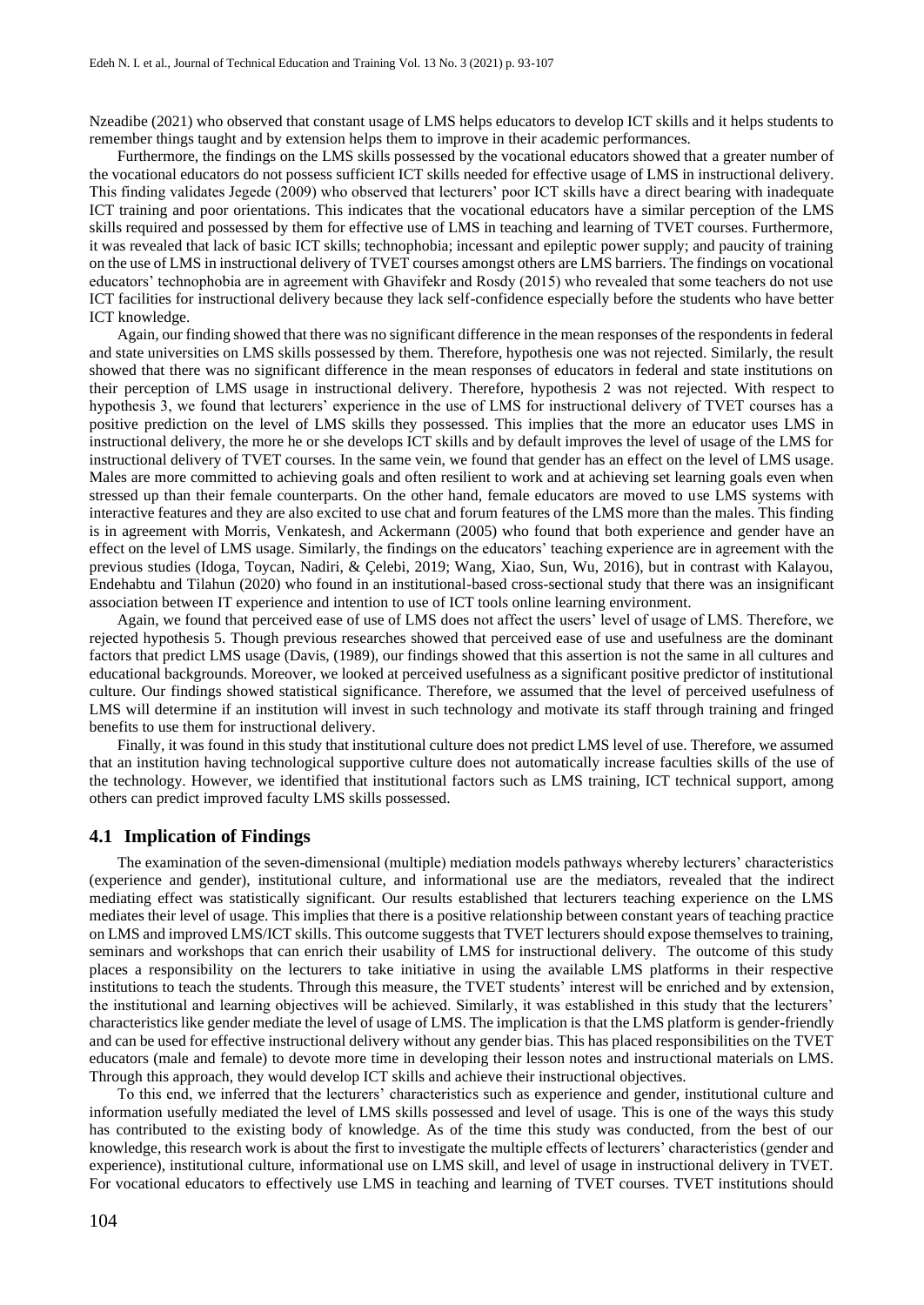create an enable virtual learning environment, LMS training, and also provide motivational incentives that will encourage them and increase their interest in LMS use. Again, informational use which includes video, simulations, and text-based, among others should be of high quality and must target teaching the graduates 21<sup>st</sup>-century skills that are needed in today's world of work.

## **5. Conclusion**

This study determined vocational educators' experience and perception of the use of learning management systems in TVET instructional delivery in tertiary institutions in Enugu and Anambra States, Nigeria. it was concluded that vocational educators perceived LMS as a credible ICT tool that can support the teaching of TVET courses and enhance the transfer of TVET skills to TVET students. However, most of the vocational educators lack the required ICT competencies required for effective usage of LMS in instructional delivery. But with the provision of enabling LMS strategies by vocational institutions, LMS will be enhanced to impart in the students the  $21<sup>st</sup>$  century ICT and TVET skills required for economic development and sustainability.

## **5.1 Policy Recommendations**

From the findings of the study, the researchers formulate the following recommendations:

- i. The TVET educators should adopt LMS in teaching and learning of TVET courses in Nigerian tertiary institutions.
- ii. TVET institutions should continually organize seminars, workshops and symposiums and training for the TVET educators to equip them with the skills they require foe the effective application of LMS in instructional delivery.
- iii. The federal government should in addition to the statutory allocation of funds for tertiary institutions create an ICT trust fund for TVET institutions for procurement of 21<sup>st</sup>-century state-of-the-art teaching facilities and development of virtual learning environments like LMS, and virtual realities for effective delivery of TVET courses.
- iv. TVET agencies and promoters like UNESCO-UNEVOC, United Nations Institute for Training and Research, [World Bank,](http://www.worldbank.org/) and other TVET stakeholders should vigorously provide ICT resources and mobilize financial resources for manpower development and training with regard to LMS usage.

## **Acknowledgement**

The authors appreciate our respective School Administrators for giving us an enabling platform to successfully carry out this research work. Also, the authors sincerely appreciate all the research assistants and all those who contributed in one way or the other to the completion of this work.

## **References**

Abanyam, F.E. & Onimwo, J.A. (2020). Green netnographic marketing strategy for eliminating contact research practices in Nigerian Universities: A Post-Corona virus paradox. *Journal of Technology and Humanities, (2); 1-12*

Ahmad, S. A., Chinade, U. B., Gambaki, A. M., Ibrahim, S., & Ala, N. A. (2012). The need for moodle as a learning management system in Nigerian universities: Digesting University Utara Malaysia learning zone as a case study. *Academic Research International*, 2(3). Retrived on June 10, from: www.savap.org.pk

Al-Gahtani, S. S., Hubona, G. S. & Wang, J. (2007). Information technology (IT) in Saudi Arabia: Culture and the acceptance and use of IT. *Information & Management*, 44, 681-691

Baki, R., Birgoren, B., & Aktepe, A. A. (2018). Meta analysis of factors affecting perceived usefulness and perceived ease of use in the adoption of e-learning systems. Turk. Online Journal of Distance Education, 19, 4–42. Available online: https://dergipark.org.tr/en/download/article-file/555808 (accessed on 13 October 2018)

Belias, D. & Koustelios, A. (2013). A pilot study of TVET teaching with LMS platform. *International Journal for e-Learning Security (IJeLS),* 3(1/2). Retrieved on September 4, 2018 from: www.infonomics-society.org

Bordbar, F. (2010). English teachers' attitudes toward computer-assisted language learning. *International Journal of Language Studies*, *4*(3), 27–54

Buabeng-Andoh, C. (2012). Factors influencing teachers' adoption and integration of information and communication technology into teaching: A review of the literature. *International Journal of Education and Development using Information and Communication Technology, 8*(1), 136–155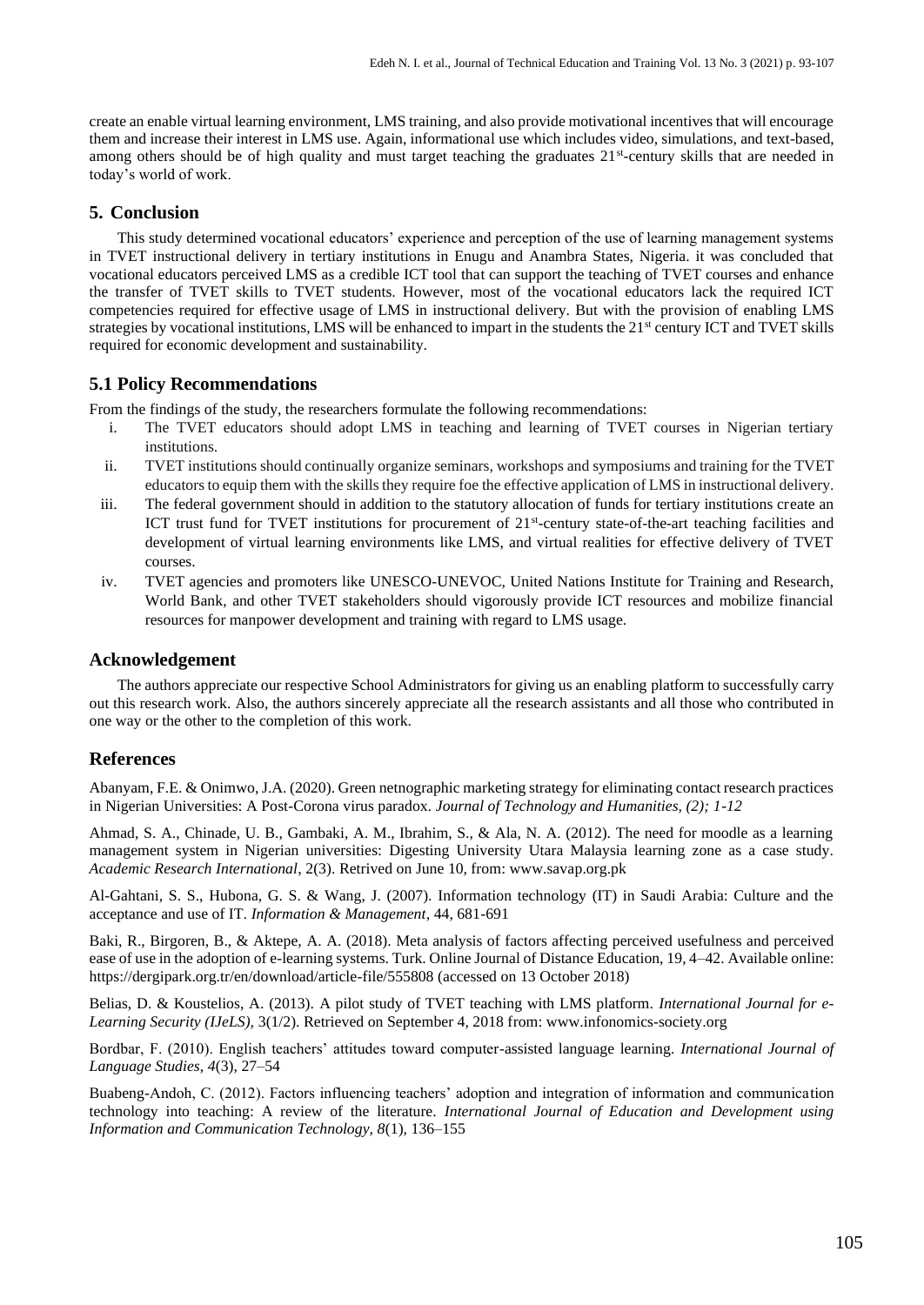Cavus, N., Mohammed, Y.B., Yakubu, M.N. (2021). Determinants of Learning Management Systems during COVID-19 Pandemic for Sustainable Education. Sustainability, 13, 5189. https://doi.org/10.3390/su1309 5189

Chang, C.T., Hajiyev, J., & Su, C.R. (2017). Examining the students' behavioral intention to use e-learning in Azerbaijan? The general extended technology acceptance model for e-learning approach. Computer Education, 111, 128–143

Correa-Baena, J.P. Hippalgaonkar, K. Van Duren, J., Jaffer, S., Chandrasekhar, V.R., Stevanovic, V., Wadia, C., Guha, S., & Buonassisi, T. (2018). Accelerating materials development via automation, machine learning, and highperformance computing. *Joule*, 2, 1410–1420

Davis, F. & Venkatesh, V. (1996) A Critical Assessment of Potential Measurement Biases in the Technology Acceptance Model: Three Experiments. *International Journal of Human-Computer Studies*, 45, 19-45. http://dx.doi.org/10.1006/ijhc.1996.0040

Dias, S.B., Hadjileontiadou, S.J., Diniz, J.A., & Hadjileontiadis, L.J. (2017). Computer-based concept mapping combined with learning management system use: An explorative study under the self-and collaborative-mode. Computer Education, 107, 127–146

Drent, M., & Meelissen M. (2008). Which factors obstruct or stimulate teacher educators to use ICTinnovatively? *Computers & Education*, 51, 87–199

Esa, A. B., Jemali, M. A. B., Mohamad, N. H. B. (2017). Emotional intelligence based practice, technology and curriculum in Malaysian teacher education institute. *Turkish Online Journal of Educational Technology*, (December Special Issue ITEC), pp. 265–271

Federal Republic of Nigeria FRN. (2013). *National Policy on Education*. Lagos: Federal Government Press

Ghavifekr, S. & Rosdy, W. A. W. (2015). Teaching and learning with technology: Effectiveness of ICT integration in schools. *International Journal of Research in Education and Science (IJRES), 1*(2), 175-191

Idoga, P.E., Toycan, M., Nadiri, H., & Çelebi. E. (2019) Assessing factors militating against the acceptance and successful implementation of a cloud based health center from the healthcare professionals' perspective: a survey of hospitals in Benue state, northcentral Nigeria. *BMC Medical Information Decision Maingk*ing, 19(1):1–18. doi:10.1186/s12911-019-0751-x

Jegede, P. O. (2009). Issues in informing science and information technology Volume 6, Ile-Ife: Assessment of Nigerian Teacher Educators' ICT Training, Obafemi Awolowo University, Ile-Ife

Kalayou, M.H., Endehabtu, B.F., & Tilahun, B. (2020). The applicability of the modified technology acceptance model (TAM) on the sustainable adoption of eHealth systems in resource-limited settings. *Journal of Multidisciplinary Healthcare,* 13; 1827–1837

[Kant, N.,](https://www.emerald.com/insight/search?q=Nikhil%20Kant) [Prasad, K.D.](https://www.emerald.com/insight/search?q=K.D.%20Prasad) & [Anjali, K.](https://www.emerald.com/insight/search?q=Kumari%20Anjali) (2021). Selecting an appropriate learning management system in open and distance learning: a strategic approach", *[Asian Association of Open Universities Journal](https://www.emerald.com/insight/publication/issn/2414-6994)*, 16(1); pp. 79- 97. <https://doi.org/10.1108/AAOUJ-09-2020-0075>

Khan, M. S. H., Hasan, M., & Clement, C. K. (2012). Barriers to the introduction of ICT into education in developing countries: The example of Bangladesh. *International Journal of Instruction*, 5(2), 61–80

Kulshrestha, T. & Ramswaroop, R. (2013). Benefits of learning management system (LMS) in Indian education. *International Journal of Computer Science & Engineering Technology (IJCSET), 4(8),*1154-1164

Lazim, C.S.L.M., Ismail, N.D.B., & Tazilah,, M.D.A.K. (2021). Line learning during covid-19 pandemic: accounting students perspective. *International Journal of Business, Economics and Law*, 24 (1); 2289-1552

Moate, R. M., & Cox, J. A. (2015). Learner-centered pedagogy: Consideration for application in a didactic course. *The professional Counselor*, 5(3), 379–389

Morris, M. G., Venkatesh, V. & Ackermann, P. L. (2005). Gender and age differences in employee decisions about new technology: An extension to the theory of planned behavior. *IEEE Transactions on Engineering Management*, 52 (1), 69-84

Nair, C. S., & Patil, R. (2012). A Study on the Impact of Learning Management Systems on Students of a University College in Sultanate of Oman. *International Journal of Computer Science Issues*, 9(2) 2

Obutte, P. C. (2014). ICT laws in Nigeria: Planning and regulating a societal journey into the future. PER / PELJ (17)1. [http://dx.doi.org/10.4314/pelj.v17i1.10](file:///C:/Users/nathaniel/AppData/Local/Temp/ICT%20laws%20in%20nigeria%20planning%20and%20regulating%20a%20societal%20journey%20into%20the%20future.rtf)